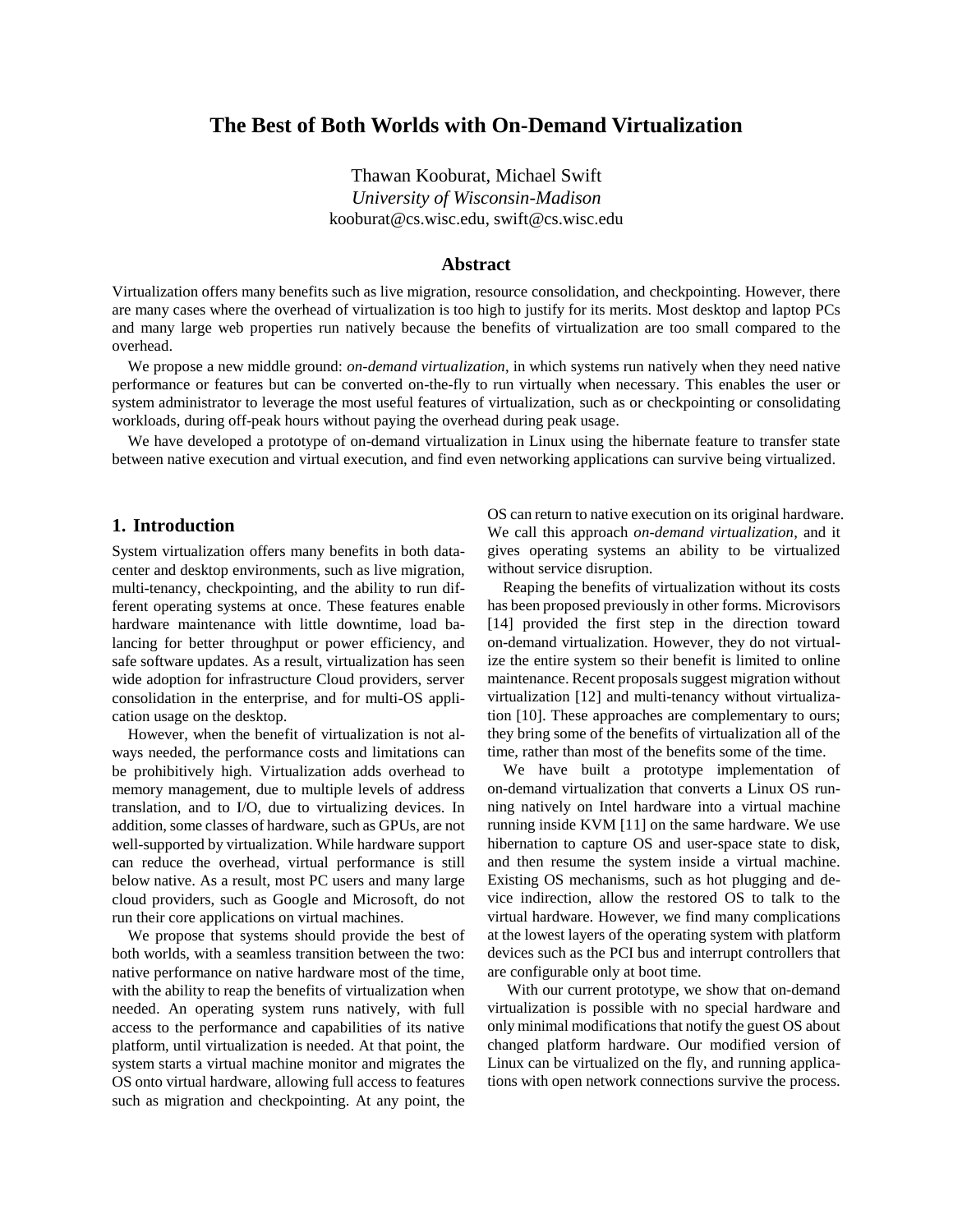## **2. Motivation**

Despite its benefits, virtualization has not yet become ubiquitous. At both the high end, on data-center scale systems, and the low end, on PCs, virtualization often remains the exception rather than the rule.

#### **2.1. Concerns with Virtualization**

A primary concern over virtualization is performance: for systems that do not benefit from multi-tenancy, the overhead of virtualization is not captured by its benefits. Despite recent advances in hardware acceleration for virtualization [2, 15], the performance overhead of virtualization is prohibitive.

A primary source of overhead is I/O: virtual machine monitors (VMMs) implement virtual I/O devices [17] that require costly traps into the VMM on every I/O operation. While direct I/O reduces this cost by running drivers in the guest OS [5], it also reduces the usability of virtualization by complicating checkpoints and migration [9]. Furthermore, several common PC device functionalities, such as 3D graphics, wireless networking, and power management, are poorly supported by virtualization. For GPUs, performance drops dramatically due to the extra layers of abstraction [8]. Due to the lack of support from VMM, access to wireless networks is instead provided via Ethernet, so the guest cannot use its management tools to select a wireless network or enter network passwords. Similarly, power-management mechanisms such as ACPI [1] are not virtualized, preventing a guest OS from efficiently managing power usage on mobile devices. These devices are inherently difficult to virtualize because the hardware maintains significant amounts of configuration state.

A second large cost is memory virtualization: every memory access must be translated by an OS-level page table and a VMM-level page table. Nested page tables reduce the overhead by removing the maintenance cost of shadow page tables [2]. However, the additional cost of walking multiple page tables to satisfy a TLB miss can still reduce performance by ten percent or more [6]. In a large data center this loss could require purchasing additional machines to serve peak workloads.

### **2.2. Arguments for On-demand Virtualization**

Despite these costs, virtualization still offers benefits if it is available when needed. We see uses for on-demand virtualization in both data centers and desktop environment. Within a data center the overhead of virtualization during peak workload hours can make native execution more efficient, despite lower utilization from single tenancy. When workloads fall, services can switch to a virtualized mode for consolidation onto fewer machines, increasing utilization and decreasing power consumption. With lower load and ample machines, the overhead of virtualization is not significant.

Additionally, deterministic VM record/replay can be useful to provide low-overhead dynamic program analysis [7]. When encountering an issue in a production environment, machines can be virtualized and start recording execution logs for online or offline analysis without modifying existing applications.

In a desktop environment, on-demand virtualization allows users to checkpoint a running system for backup which allows the system to roll back if the system fails or is compromised. In addition, users can use Internet suspend/resume [13] to migrate their environment to another computer for mobility.

While the overhead of virtualization can be reduced, for scenarios where it is only needed occasionally on-demand virtualization offers the best of both worlds: native performance with virtual benefits. For this to be useful, on-demand virtualization must have no overhead when running natively, and a seamless transition without service disruption when enabled.

# **3. Challenges**

With on-demand virtualization, an operating system runs natively, with full access to the hardware, most of the time. When a user or administrator initiates virtualization, the OS pauses execution, starts a VMM and transfers its state into a virtual machine. The system replaces the real hardware with virtual hardware implemented by the VMM before resuming the OS.

This process raises numerous challenges due to the tight ties between the OS and the real hardware.

### **3.1. Capturing OS and Device State**

The first step of virtualizing is capturing the state of a running operating system, so that it can be converted into a virtual machine. In a fully virtualized system, the VMM can capture guest state nonintrusively by pausing the guest and saving the contents of memory and virtual hardware. In contrast, on-demand virtualization requires that the OS which is about to be virtualized must capture *its own* state, including hardware state that may not easily be extracted. For example, the configuration state of *platform* devices, such as timers, interrupt controllers and I/O buses must be extracted and transferred into the virtual machine.

# **3.2. Discovering Devices inside the VM**

We do not require that the VMM emulate the same set of devices as its host machine—to do otherwise would place a high burden on developing emulators for thousands of common devices. However, this approach requires that the OS must be able to find and use virtual hardware when it switches to a virtual machine.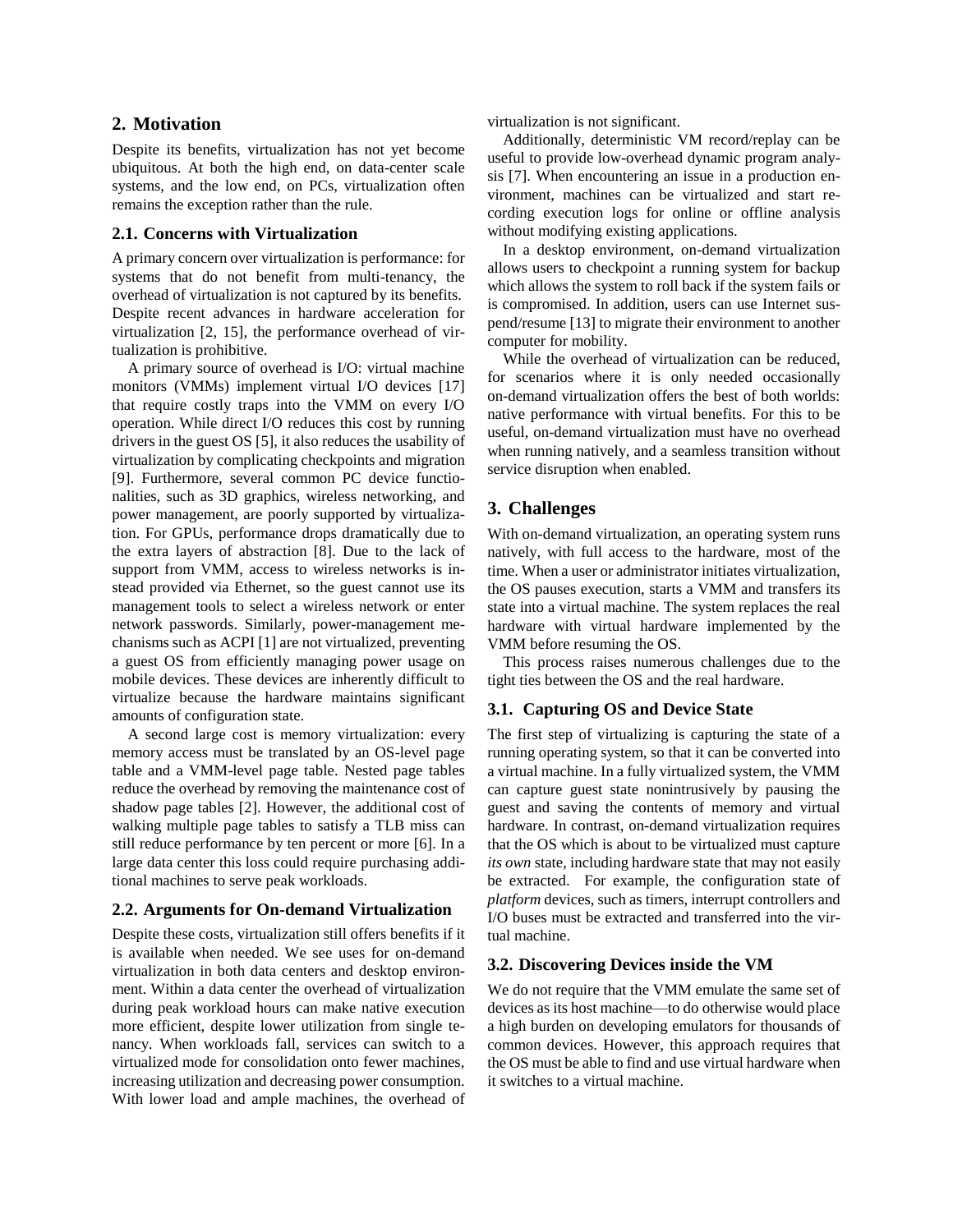For many peripherals, device hotplug allows the OS to find, initialize, and use new devices. However, there is a large set of platform devices that that the OS assumes can never change. As a result, current operating systems do not discover or configure these devices after boot.

### **3.3. Transferring Device State**

After new devices have been discovered, the OS must configure and connect to the devices. Any OS structures referring to native devices must be transferred to the corresponding virtual device. For example, open files must be transferred from the real disk to a virtual disk so that file access continues after conversion. Similarly, network state, such as open connections, must also migrate to the virtual device. Thus, any driver or device state associate with the real hardware must be transferred to the virtual hardware after conversion.

# **4. Solutions**

Despite the formidable challenges of on-demand virtualization, we observe that existing mechanisms provided by the OS can be repurposed to achieve this task. For example, hibernation allows the OS to save its state to disk, effectively capturing OS and device state. As a result, we modify the guest OS to leverage these mechanisms to simplify the conversion process. However, these are not sufficient to solve all the problems of on-demand virtualization.

#### **4.1. Capturing OS State**

We rely on the hibernation mechanism to transfer OS state from a native machine to a virtual machine: we suspend the native OS to disk, and then resume it within a virtual machine. Hibernation is normally used for zero-power suspend. However, it provides the essential capability needed for on-demand virtualization, which is to capture the state of the OS, including its drivers, and applications. The Linux hibernation mechanism snapshots the state of memory to disk, and relies on power management features to suspend and resume devices. [Figure 2](#page-3-0) (a) shows the steps of a normal hibernation.

During the suspend process, the hibernation code freezes processes to stop them from modifying memory. It asks drivers to suspend, causing them to disable the devices and copy their state into memory. Finally, the kernel shuts down its own activity except for one thread to copy memory to a *hibernate image*. Then, it unfreezes necessary subsystems to write the image to disk. The hibernate image contains the entire system state, exactly what is needed for running on a virtual machine.

During resume from hibernation, a *boot* kernel, which must be the same kernel that created the hibernate image, boots the machine and loads the image from disk. The boot kernel then suspends the devices it was using, and



**Figure 1: Overview of system operations**

<span id="page-2-0"></span>overwrites itself with the memory pages from the hibernate image to restore the *resume* kernel. The resume kernel then restores device states and resumes all process.

As shown in Figure 1, to use hibernation for on-demand virtualization, the system loads a VMM after restart, and starts the boot kernel inside a virtual machine.

#### **4.2. Connecting with VM Devices**

Hibernation can only resume an OS on a machine with a matching hardware profile: the resume kernel does not rescan hardware to see if anything changed. Here we present several methods for dealing with this problem.

**Hotplug to attach new devices.** Several classes of device support hotplug, meaning that they can be inserted or removed from a running system, and Linux will discover and configure the new device. The system can therefore transition hotplug-capable devices from physical to virtual hardware by virtually unplugging the physical devices and plugging in new virtual devices. Thus, we modify the resume kernel to rescan the PCI bus to discover virtual devices and attach them to the OS during the resume process. However, this process makes the device available, but does not connect them to any kernel structures or applications. For example, an open file system will not automatically attach to a new disk.

**Logical devices to retain device state.** Linux provides several logical devices that act as an interposition layer between the kernel and device drivers. These devices are created to provide aggregation or high availability. For example, the network *bonding driver* can switch a network stack between different devices, and the block *device mapper* can do the same for file systems and disks. Thus, these logical devices allow existing kernel structures to transfer their state from one device to another, and can therefore disconnect from the physical device and connect to the virtual ones.

Upon resume, the system can update each logical device to point to the new virtual hardware. For example, it updates the bonding driver to switch from the physical network device to the virtual network, and the device mapper to switch from a physical disk to a virtual disk. At this point, higher levels of the kernel and applications can continue to use these devices as if nothing happened.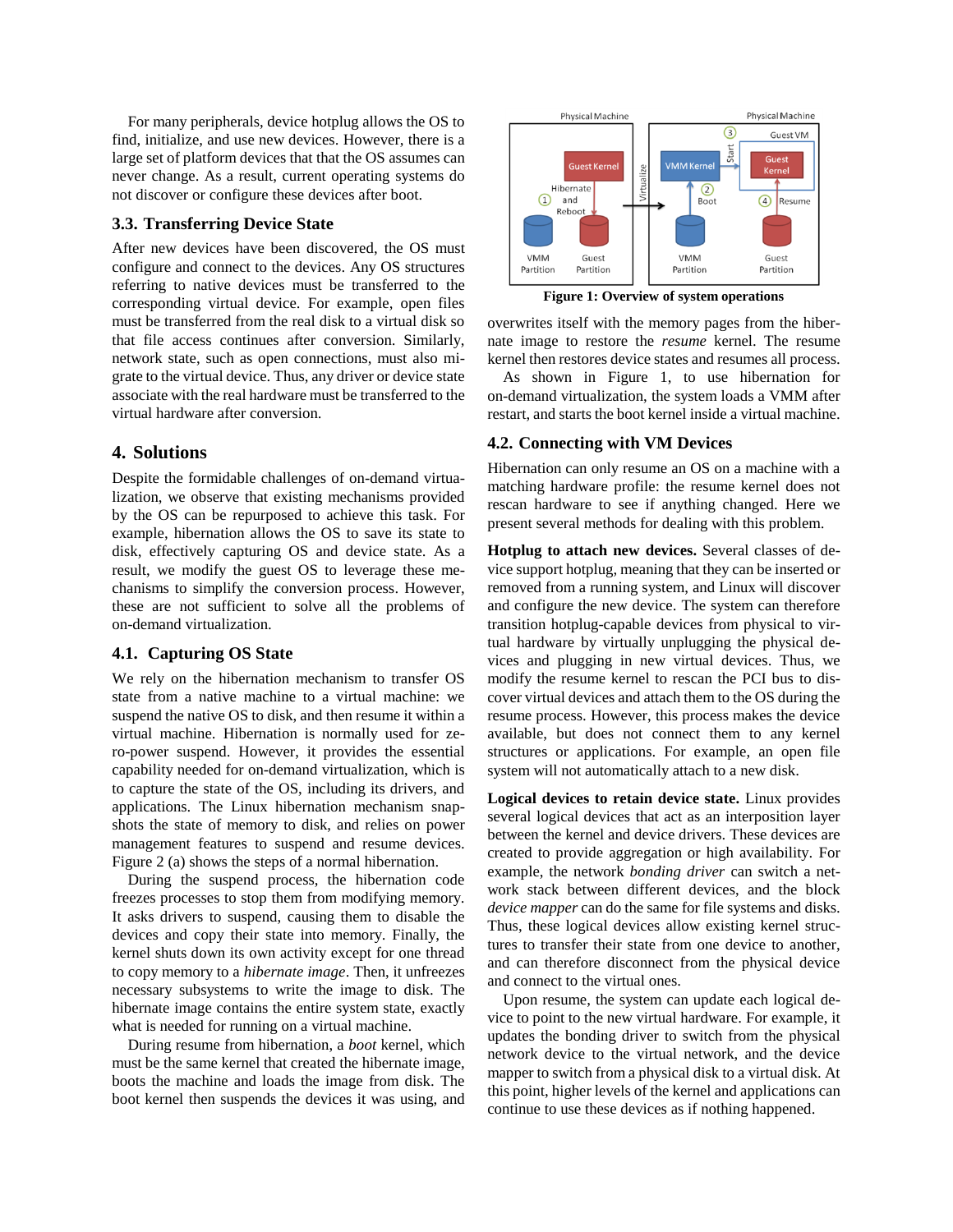

<span id="page-3-0"></span>**Figure 2: Comparison between the hibernate/resume process and the virtualize process.**

**Information passing from the boot kernel.** In many cases, there are no logical devices to transfer state. This is particularly true for low-level platform devices, such as the ACPI controller that configures I/O buses and interrupts. Normally, Linux configures this device during boot to establish device address mappings and route interrupts. After boot, the code is discarded from memory to save space.

We therefore rely on the boot kernel to correctly configure the hardware, and then pass the configuration to the resume kernel, which can update its ACPI state.

**Use of legacy devices.** We can leverage virtual machine support for legacy interfaces for devices that do not support hotplug or logical devices. These interfaces, such as VGA mode, are left over from earlier PC architectures, and there is no variation between different models of devices. Hence, a generic driver can operate these devices, and the kernel can statically configure them. For example, all PC display adapters support VGA display mode. By switching to this mode prior to hibernate, the display works seamlessly across the conversion.

**Preparation for virtualization.** The operating system must make minimal preparations for virtualization. First, it must avoid using hardware that is unavailable in a virtual machine. If the capabilities of the virtual hardware, such as support for certain instructions or platform devices (*e.g.,* an IOMMU) are not available then the native system must take care not to use these features if it wishes to virtualize at some point. However, if the OS can operate without using devices like GPUs, they can be disabled just prior to conversion. Second, the OS must reserve resources, such as a disk partition, to contain the VMM. Third, the OS must run with logical devices described above at all times. Compared to full virtualization, these add only minimal overhead.

# **5. Implementation**

We have implemented a prototype version of on-demand virtualization for the Linux 2.6.35 kernel using KVM as a virtual machine monitor. A machine must have at least two disk partitions: a VMM partition and a guest partition. The guest partition must have all the necessary drivers to run on both the physical machine and the virtual machine. [Figure](#page-2-0) 1 shows the overall process of the conversion.

We modify the TuxOnIce hibernation code [3] as shown in Figure 2(b). Before hibernation, the kernel performs extra tasks to prepare for running inside a VM, including loading drivers for virtual devices. After the resume kernel is restored inside a VM, the kernel reconfigures platform devices, rescans for PCI devices and updates logical devices.

### **5.1. Dealing with Devices**

Each class of devices requires a slightly different solution for transitioning from physical to virtual hardware.

**Block devices.** The device mapper provides a logical block device that can redirect requests to other block devices based on a mapping table. In order to reconnect file systems to the correct partition, the kernel records file system UUIDs for each partition before hibernation. When the resume kernel discovers VM disk controllers, new block devices will be added to the kernel device tree. By comparing each block device's UUID with the previously recorded one, the kernel can find virtual devices corresponding to the old physical partitions and updates mapping tables accordingly.

**Network interfaces.** We use the Linux bonding driver to create a logical network interface. Before hibernate, the bonding driver attaches only to the physical network card. After resume, the kernel discovers a virtual network card and attaches it to the bonding driver. The bonding driver finds that the physical device is unavailable and sends all packets to the virtual NIC instead. The use of bonding driver is inspired by work on VM live migration [18].

**Platform devices.** We modify the boot kernel, used during resume, to pass on the IOAPIC and ACPI timer configuration data to the resume kernel. However, we cannot reprogram PCI interrupt routing in the resume kernel, so instead we update the kernel's routing tables with the boot kernel's interrupt configuration.

### **5.2. Preliminary Results**

Our implementation is preliminary and only supports one-way conversion from native to virtual execution. The conversion takes about 90 seconds, and active ssh/scp connections remain open. The majority of time is spent in hibernate/resume process and rebooting the machine.

We plan to improve the conversion speed by storing